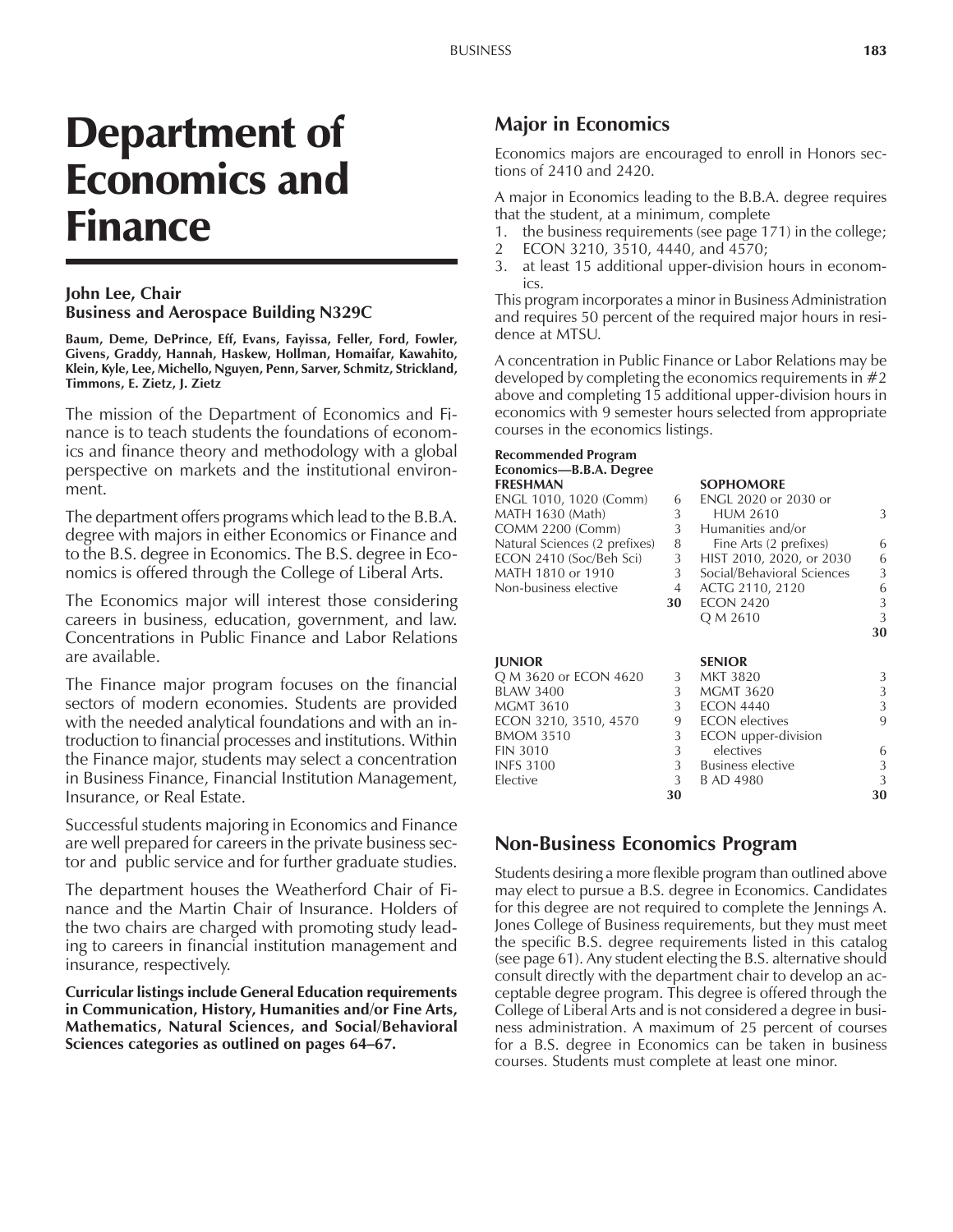**Recommended Program**

| Economics-B.S. Degree         |    |                             |    |
|-------------------------------|----|-----------------------------|----|
| <b>FRESHMAN</b>               |    | <b>SOPHOMORE</b>            |    |
| ENGL 1010, 1020 (Comm)        | 6  | <b>ENGL 2020 or 2030 or</b> |    |
| MATH 1630 (Math)              | 3  | <b>HUM 2610 (Hum/FA)</b>    | 3  |
| <b>COMM 2200 (Comm)</b>       | 3  | Humanities and/or           |    |
| Natural Sciences (2 prefixes) | 8  | Fine Arts (2 prefixes)      | 6  |
| Social/Behavioral Sciences    | 3  | HIST 2010, 2020, or 2030    | 6  |
| ECON 2410 (Soc/Beh Sci)       | 3  | MATH 1810 or 1910           | 3  |
| Non-business elective         | 4  | <b>ECON 2420</b>            | 3  |
|                               | 30 | Q M 2610                    | 3  |
|                               |    | Non-business elective       | 3  |
|                               |    | Elective                    | 3  |
|                               |    |                             | 30 |
| <b>JUNIOR</b>                 |    | <b>SENIOR</b>               |    |
| Q M 3620 or ECON 4620         | 3  | <b>ECON 4440</b>            | 3  |
| ECON 3210, 3510, 4570         | 9  | ECON upper-division         |    |
| Electives                     | 6  | electives                   | 6  |
| Upper-division electives      | 9  | <b>ECON</b> electives       | 9  |
| Non-business elective         | 3  | Upper-division electives*   | 12 |
|                               | 30 |                             | 30 |

*\*Student must complete 42 hours of upper-division courses.*

#### **Minor in Economics**

A minor in Economics requires a minimum of 15 semester hours. The minor must include ECON 2410, 2420, and at least 9 hours of upper-division courses in economics. This includes 3 hours at MTSU.

#### **Minor in Industrial Relations**

A minor in Industrial Relations must include ECON 4420 and 4510 and MGMT 3810. The remaining 6 hours are to be selected from ECON 4490 or 4390 and MGMT 4660 or 4690. This includes 3 hours at MTSU.

#### **Minor in Economics/Finance**

A minor in the combined areas of economics and finance requires ECON 2410, 2420, 3210, and 9 additional hours, 6 of which must be upper-division hours in finance. This minor is not available to students majoring in the B.S. in Economics.

# **Major in Finance**

A major in Finance leading to the B.B.A. degree requires that the student, at a minimum, complete

- 1. the business requirements (see page 171) in the college;
- 2. ECON 3210 and at least 21 additional hours in finance. Concentrations are available in Business Finance, Financial Institution Management, Insurance, or Real Estate. Students who choose the Business Finance concentration must include FIN 3810, 4010, 4110, 4810, 4860; 6 hours of finance electives; and 3 hours of economics/ finance electives. Students selecting the concentration in Financial Institution Management must include FIN 3610, 3810, 4260, 4360, 4440, 4810, 4860, and 3 hours of economics/finance electives. Those pursuing the In-

surance concentration must include FIN 3610, 4110, 4750; 3 hours of insurance electives; 3 hours of finance electives; and 3 hours of economics/finance electives. This concentration also must include 6 hours from the following: FIN 3660, 3710, 4710, and 4730. FIN 3660 and 4710 lead toward the CLU examinations and FIN 3710 and 4730 lead toward the CPCU examinations. Students selecting the concentration in Real Estate must include FIN 2450, 3810, 4430, 4440, 4470 or 4710; 4550; 3 hours of finance electives; and 3 hours of economics/finance electives. The programs incorporate a minor in Business Administration and require 50 percent of major courses in residence at MTSU.

#### **Recommended Program**

| <b>Finance: Business Finance Concentration—B.B.A. Degree</b> |              |                            |    |
|--------------------------------------------------------------|--------------|----------------------------|----|
| <b>FRESHMAN</b>                                              |              | <b>SOPHOMORE</b>           |    |
| ENGL 1010, 1020 (Comm)                                       | 6            | ENGL 2020 or 2030 or       |    |
| MATH 1630 (Math)                                             | 3            | <b>HUM 2610 (Hum/FA)</b>   | 3  |
| <b>COMM 2200 (Comm)</b>                                      | 3            | Humanities and/or          |    |
| Natural Sciences (2 prefixes)                                | 8            | Fine Arts (2 prefixes)     | 6  |
| ECON 2410 (Soc/Beh Sci)                                      | 3            | HIST 2010, 2020, or 2030   | 6  |
| MATH 1810 or 1910                                            | $\mathbf{3}$ | Social/Behavioral Sciences | 3  |
| Non-business elective                                        | 4            | ACTG 2110, 2120            | 6  |
|                                                              | 30           | <b>ECON 2420</b>           | 3  |
|                                                              |              | Q M 2610                   | 3  |
|                                                              |              |                            | 30 |
|                                                              |              |                            |    |
| <b>JUNIOR</b>                                                |              | <b>SENIOR</b>              |    |
| Q M 3620                                                     | 3            | <b>MGMT 3620</b>           | 3  |
| <b>BLAW 3400</b>                                             | 3            | <b>MKT 3820</b>            | 3  |
| <b>ECON 3210</b>                                             | 3            | FIN 4010, 4110, 4810,      |    |
| <b>INFS 3100</b>                                             | 3            | 4860                       | 12 |
| <b>BMOM 3510</b>                                             | 3            | <b>FIN</b> electives       | 6  |
| <b>MGMT 3610</b>                                             | 3            | ECON/FIN elective          | 3  |
| FIN 3010, 3810                                               | 6            | <b>B AD 4980</b>           | 3  |
| <b>ACTG 3020</b>                                             | 3            |                            | 30 |
| Elective                                                     | 3            |                            |    |
|                                                              | 30           |                            |    |

#### **Recommended Program**

**Finance: Financial Institution Management Concentration— B.B.A. Degree**

| FRESHMAN                      |    | <b>SOPHOMORE</b>           |    |
|-------------------------------|----|----------------------------|----|
| ENGL 1010, 1020 (Comm)        | 6  | ENGL 2020 or 2030 or       |    |
| MATH 1630 (Math)              | 3  | <b>HUM 2610 (Hum/FA)</b>   | 3  |
| COMM 2200 (Comm)              | 3  | Humanities and/or          |    |
| Natural Sciences (2 prefixes) | 8  | Fine Arts (2 prefixes)     | 6  |
| ECON 2410 (Soc/Beh Sci)       | 3  | HIST 2010, 2020, or 2030   | 6  |
| MATH 1810 or 1910             | 3  | Social/Behavioral Sciences | 3  |
| Non-business elective         | 4  | ACTG 2110, 2120            | 6  |
|                               | 30 | <b>ECON 2420</b>           | 3  |
|                               |    | Q M 2610                   | 3  |
|                               |    |                            | 30 |
| JUNIOR                        |    | <b>SENIOR</b>              |    |
| O M 3620                      | 3  | <b>MGMT 3620</b>           | 3  |
| <b>BLAW 3400</b>              | 3  | <b>MKT 3820</b>            | 3  |
| <b>ECON 3210</b>              | 3  | <b>ACTG 3020</b>           | 3  |
| <b>INFS 3100</b>              | 3  | FIN 4260, 4360, 4440,      |    |
| <b>BMOM 3510</b>              | 3  | 4810, 4860                 | 15 |
| MGMT 3610                     | 3  | ECON/FIN elective          | 3  |
| FIN 3010, 3610, 3810          | 9  | <b>B AD 4980</b>           | 3  |
| Elective                      | 3  |                            | 30 |
|                               | 30 |                            |    |
|                               |    |                            |    |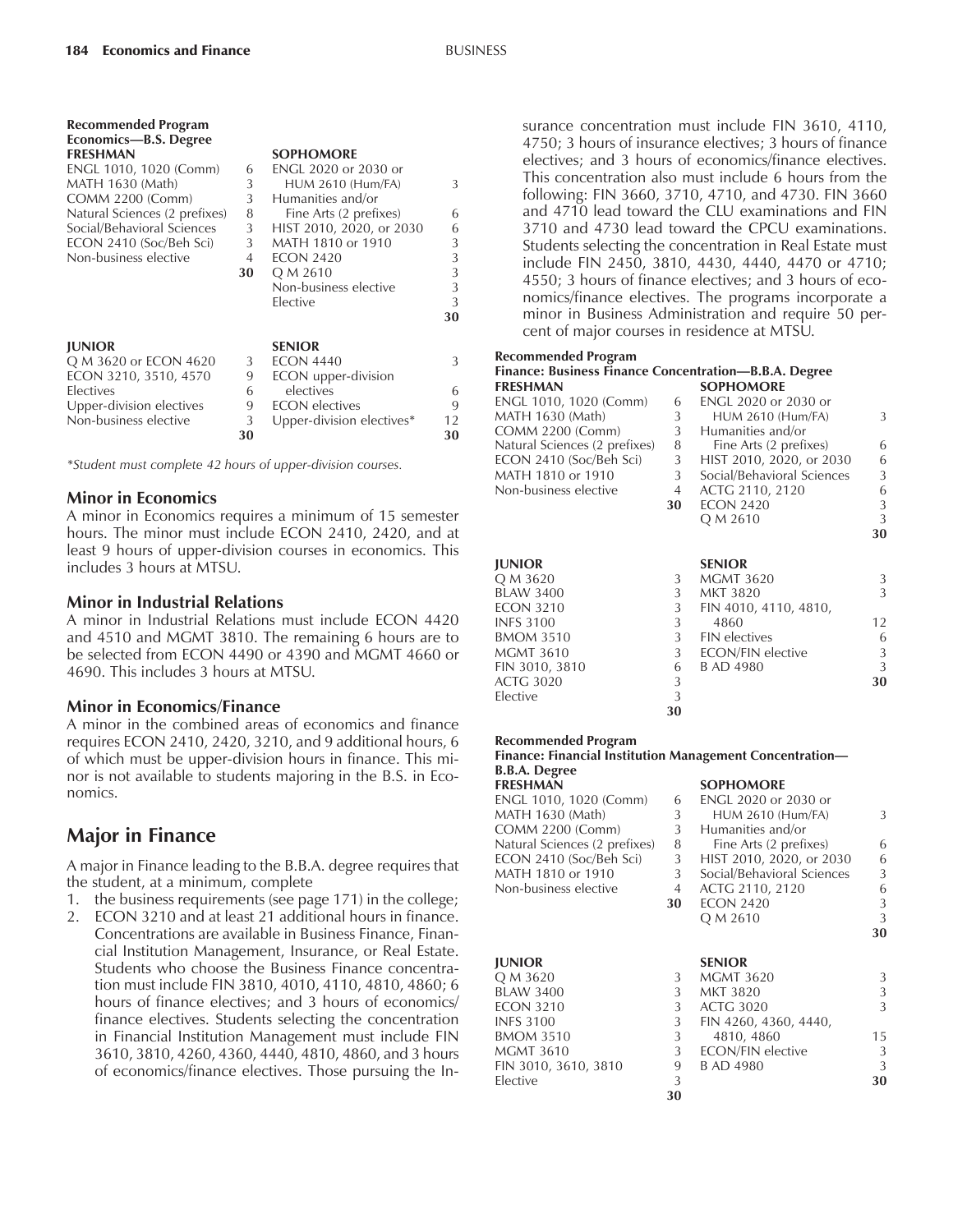| Recommended Program                            |                |                            |    |
|------------------------------------------------|----------------|----------------------------|----|
| Finance: Insurance Concentration—B.B.A. Degree |                |                            |    |
| <b>FRESHMAN</b>                                |                | <b>SOPHOMORE</b>           |    |
| ENGL 1010, 1020 (Comm)                         | 6              | ENGL 2020 or 2030 or       |    |
| MATH 1630 (Math)                               | 3              | <b>HUM 2610 (Hum/FA)</b>   | 3  |
| <b>COMM 2200 (Comm)</b>                        | 3              | Humanities and/or          |    |
| Natural Sciences (2 prefixes)                  | 8              | Fine Arts (2 prefixes)     | 6  |
| ECON 2410 (Soc/Beh Sci)                        | 3              | HIST 2010, 2020, or 2030   | 6  |
| MATH 1810 or 1910                              | 3 <sup>1</sup> | Social/Behavioral Sciences | 3  |
| Non-business elective                          | 4              | ACTG 2110, 2120            | 6  |
|                                                | 30             | <b>ECON 2420</b>           | 3  |
|                                                |                | Q M 2610                   | 3  |
|                                                |                |                            | 30 |
|                                                |                |                            |    |
| <b>JUNIOR</b>                                  |                | <b>SENIOR</b>              |    |
| Q M 3620                                       | 3              | <b>MGMT 3620</b>           | 3  |
| <b>BLAW 3400</b>                               | 3              | FIN 4110, 4750             | 6  |
| <b>ECON 3210</b>                               | 3              | FIN 3660, 3710, 4710,      |    |
| <b>INFS 3100</b>                               | 3              | or 4730                    | 6  |
| <b>BMOM 3510</b>                               | 3              | <b>FIN</b> elective        | 3  |
| <b>MGMT 3610</b>                               | 3              | FIN Insurance elective     | 3  |
| FIN 3010, 3610                                 | 6              | <b>ECON/FIN elective</b>   | 3  |
| <b>MKT 3820</b>                                | 3 <sup>1</sup> | Business elective          | 3  |
| Elective                                       | 3              | B AD 4980                  | 3  |
|                                                | 30             |                            | 30 |
|                                                |                |                            |    |

*\*Students pursuing the CLU should take FIN 3660 and 4710 and students pursuing the CPCU should take FIN 3710 and 4730.*

### **Recommended Program**

| Finance: Real Estate Concentration—B.B.A. Degree |    |                            |    |
|--------------------------------------------------|----|----------------------------|----|
| <b>FRESHMAN</b>                                  |    | <b>SOPHOMORE</b>           |    |
| ENGL 1010, 1020 (Comm)                           | 6  | ENGL 2020 or 2030 or       |    |
| MATH 1630 (Math)                                 | 3  | <b>HUM 2610 (Hum/FA)</b>   | 3  |
| <b>COMM 2200 (Comm)</b>                          | 3  | Humanities and/or          |    |
| Natural Sciences (2 prefixes)                    | 8  | Fine Arts (2 prefixes)     | 6  |
| ECON 2410 (Soc/Beh Sci)                          | 3  | HIST 2010, 2020, or 2030   | 6  |
| MATH 1810 or 1910                                | 3  | Social/Behavioral Sciences | 3  |
| Non-business elective                            | 4  | ACTG 2110, 2120            | 6  |
|                                                  | 30 | <b>ECON 2420</b>           | 3  |
|                                                  |    | Q M 2610                   | 3  |
|                                                  |    |                            | 30 |
| <b>JUNIOR</b>                                    |    | <b>SENIOR</b>              |    |
| Q M 3620                                         | 3  | <b>MKT 3820</b>            | 3  |
| <b>BLAW 3400</b>                                 | 3  | FIN 4710 or 4470, 4440     | 6  |
| <b>ECON 3210</b>                                 | 3  | FIN 3810, 4430, 4550       | 9  |
| <b>INFS 3100</b>                                 | 3  | <b>ECON 4500</b>           | 3  |
| MGMT 3610, 3620                                  | 6  | <b>FIN</b> elective        | 3  |
| <b>BMOM 3510</b>                                 | 3  | <b>ECON/FIN elective</b>   | 3  |
| FIN 2450, 3010                                   | 6  | <b>B AD 4980</b>           | 3  |
| Elective                                         | 3  |                            | 30 |
|                                                  | 30 |                            |    |
|                                                  |    |                            |    |

#### **Minor in Finance**

A minor in Finance consists of a minimum of 15 semester hours with at least 12 upper-division hours in finance. This includes 3 hours at MTSU and must include FIN 3000 or 3010.

#### **Minor in Real Estate**

A minor in Real Estate consists of FIN 2450, FIN 3000 or 3010, BLAW 4470, and 6 hours of coursework in real estate approved in advance by the minor advisor. This includes 3 hours at MTSU.

#### **Minor in Insurance**

A minor in Insurance consists of FIN 3610 and 12 hours of coursework in insurance approved in advance by the minor advisor. This includes 3 hours at MTSU.

#### **Minor in Real Estate/Insurance**

A composite minor in Real Estate/Insurance consists of FIN 2450, 3610; MKT 3820; FIN/BLAW 4470; 3 hours of coursework in insurance; and 3 hours of coursework in real estate approved in advance by the minor advisor. This includes 3 hours at MTSU.

# **Courses in Economics [ECON]**

#### **General [ECON]**

- **2410 Principles of Economics, Macroeconomics.** Three credits. As an aid to understanding modern economic society: economic concepts of national income and its fluctuations, inflation, unemployment, role of the banking system, monetary and fiscal policies, and international topics.
- **2420 Principles of Economics, Microeconomics.** Three credits. As an aid to understanding modern economic society: economic concepts of consumer and firm behavior; the pricing of goods, services, and productive factors; international topics; and an overview of the American economy.
- **3210 The Financial System and the Economy.** Three credits. Prerequisites: ECON 2410; junior standing. Basic introduction to the functions of financial institutions and markets in the conduct of domestic and international economic transactions. Within financial market context, focus on special role that money plays as an asset and a determinant of the price level, the cause of inflation and inflation's effects on interest rates and borrowing costs, and the influence of Federal Reserve actions (monetary policy) on money and interest rates.
- **3510 Macroeconomic Theory and Policy.** Three credits. Prerequisites: ECON 2410; junior standing. Analysis of national income, employment, and price levels. Monetary and fiscal policies; international economic relations.
- **3540 Japanese Economy and Business.** Three credits. Prerequisites: ECON 2410; junior standing. The Japanese economy and its social, physical, and trade environment in comparison with those in other countries, particularly the United States. May be used for credit toward the Global Studies minor.
- **3910 Computer Applications in Economics and Finance.** Three credits. (Same as FIN 3910.) Prerequisites: INFS 3100; ECON 2420; FIN 3010 or 3000. Employing a computer in economic and financial decision making. Covers spreadsheets, object-relational database management systems, and data warehousing.
- **3970, 3980 Cooperative Education.** Three credits. (Same as FIN 3970 and 3980.) Prerequisite: Junior standing. Cooperative Education experiences provide students with opportunities for on-thejob training in conjunction with on-campus academics. These courses do not satisfy major or minor requirements. Interested students should contact the MTSU Cooperative Education Office. Students will be selected for participation, and opportunities may be limited.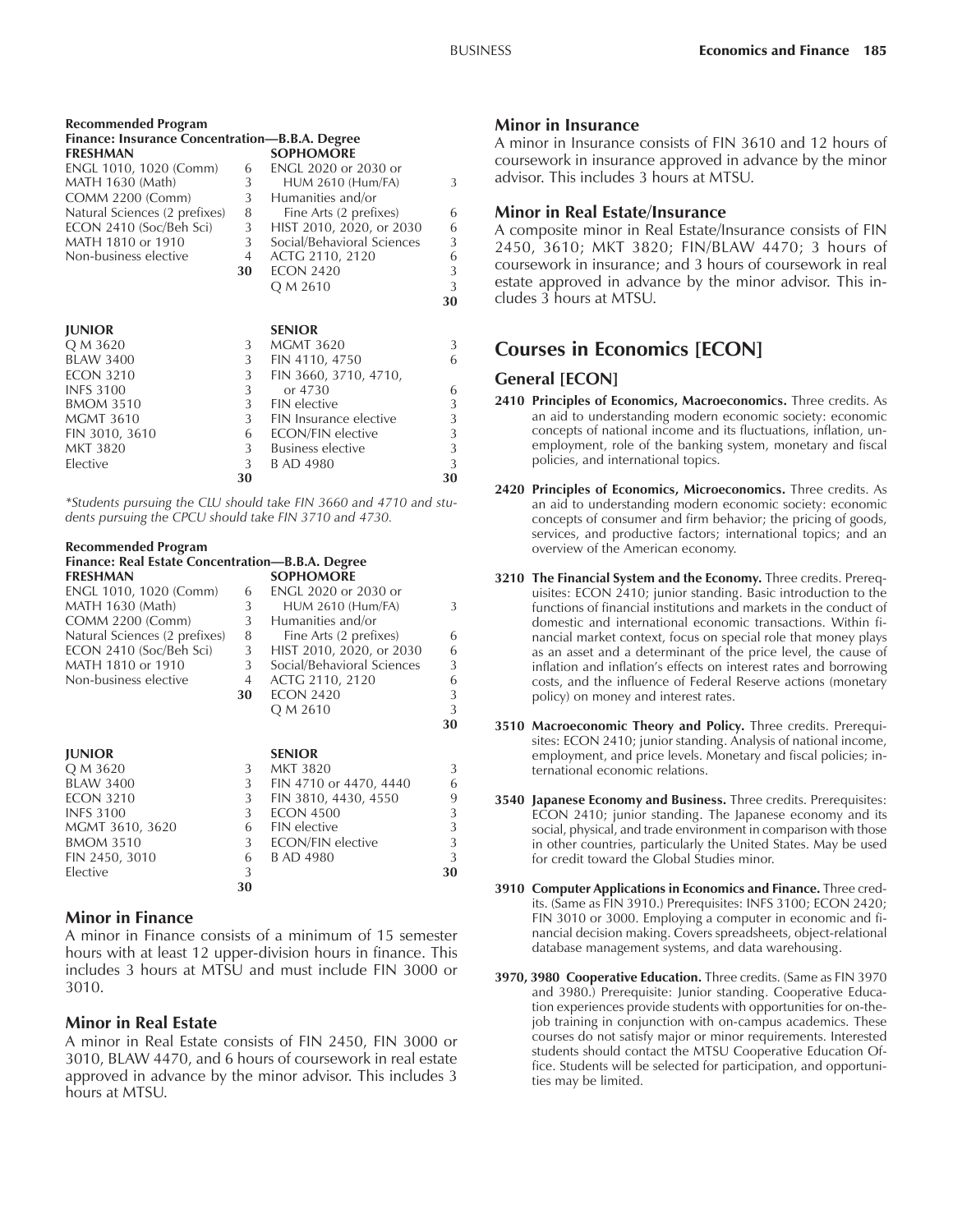- **4260 Financial Markets and Institutions.** Three credits. (Same as FIN 4260.) Prerequisites: ECON 3210 with a minimum grade of C (2.0); FIN 3010 or 3000. Examines the structure and functioning of our monetary-financial system. Emphasis on the institutional process of financial intermediation in the financial marketplace and the role that specific institutions and instruments play.
- **4440 International Economics.** Three credits. Prerequisites: ECON 2410, 2420; junior standing. Differences between domestic trade and international trade, foundations of international trade, economic effects of free trade and restricted trade; mechanisms of international payments and structure of balance of payments; history and contemporary issues of trade policies and world monetary systems.
- **4470 Economic Development of the Third World.** Three credits. Prerequisites: ECON 2410, 2420; junior standing. Conditions and problems of the less-developed countries; causes, processes, and consequences of economic development; introduction to basic growth models, development theories, and strategies for development. Economic as well as noneconomic factors studied.
- **4570 Managerial Economics.** Three credits. Prerequisites: ECON 2420; MATH 1630 or 1810 or 1910; junior standing. Familiarity with time value of money, spreadsheet, and regression analysis helpful. Microeconomic theories in depth; emphasizes practical applications in economic decisions. Topics cover fundamental economic concepts, theory of demand, theory of production, theory of cost, optimization, forecasting, game strategy in oligopolistic rivalry, long-term investment, and regression analysis.
- **4620 Econometrics and Forecasting.** Three credits. Prerequisites: ECON 2410, 2420; MATH 1810 or 1910; junior standing. The application of statistical methods to economic problems; covers statistical inference, regression analysis in economics and finance, and an introduction to econometrics. Emphasis on applications to actual economic data and includes use of econometric software.
- **4650 Comparative Economic Systems.** Three credits. Prerequisite: ECON 2410. Compares economic institutions and performance among nations; presents the historical and cultural context of economic evolution in selected nations; and examines the relationship between institutional arrangements and outcomes such as prosperity, liberty, and equality.
- **4660 History of Economic Thought.** Three credits. Prerequisites: ECON 2410, 2420; junior standing. Background of modern economic thought; ancient economic thought; the main current of developing economic analysis through feudalism, mercantilism, and the physiocrats; Adam Smith and the classical economists; rebels and the neoclassical economists; twentieth-century contributions.
- **4890 Internship in Economics.** One to three credits. Prerequisites: Junior standing and recommendation of advisor. Supervised work experience in cooperating business firms or governmental agencies together with specialized academic study relating to the work experience.
- **4920 Business Decisions Using an Intelligence System.** Three credits. Prerequisite: INFS 3100, ECON/FIN 3910, or consent of the instructor. Logic, techniques, and practical implementation of a business intelligence system. Focuses on incorporating the concept of economic value added into data modeling. Process of

building a system using Microsoft Office, Cognos Impromptu, and Cognos PowerPlay.

**4990 Problems in Economics.** One to three credits. Prerequisite: Junior standing. Problems for intensive study are chosen in joint consultation between student and instructor.

#### **Labor Relations [ECON]**

- **4390 Employee Benefits.** Three credits. (Same as FIN 4390.) Prerequisite: Junior standing. Includes descriptive review and taxation, legislative, and administrative dimensions of the major components of employee benefit plans such as retirement systems, deferred compensation plans, health insurance, death benefits, disability benefits, paid and unpaid time off. Technical analysis and problem solving emphasized to develop applied skills. Social insurance and international benefits integrated.
- **4420 Labor and Human Resource Economics.** Three credits. Prerequisites: ECON 2410 or 2420; junior standing. Current issues and theories, returns to training and education (human capital), earnings differences; union impacts and government regulation of labor relations and labor markets; human resource information system modeling, including applied PC or mainframe data analysis and integration of Internet information sources.
- **4490 Industrial Relations Legislation.** Three credits. (Same as BLAW 4490 and MGMT 4490.) Prerequisite: Junior standing. Economic background and effects of government regulation of labor relations; emphasis on a detailed examination of the National Labor Relations Act as amended or expanded by the Labor Management Relations Act, the Labor Management Reporting and Disclosures Act, and Title 7 of the Civil Rights Act.
- **4510 Unions and Collective Bargaining.** Three credits. (Same as MGMT 4510.) Prerequisite: Junior standing. The collective bargaining process: its evolution in the public and private sectors and its contemporary legal environment; compensation, institutional and administrative issues; strikes and impasse resolution procedures.

### **Public Finance [ECON]**

- **3430 Public Finance.** Three credits. (Same as FIN 3430.) Prerequisites: ECON 2410, 2420; junior standing. Economic foundations of federal tax and expenditure policies. Current issues in federal budget policy. Policy applications illustrating key concepts such as public goods, externalities, income distribution, tax incidence, tax equity, and allocative efficiency. Intergovernmental fiscal relations.
- **4310 Problems in Government Finance.** Three credits. (Same as FIN 4310). Prerequisites: ECON 2410, 2420. Current issues in taxation, theory of income taxation, consumption taxes, property and wealth taxes. Advanced treatment of tax incidence, tax efficiency, income distribution, fiscal federalism, and state and local budget issues.
- **4400 Business and Government.** Three credits. Prerequisites: ECON 2420; junior standing. The economics of public policy toward private business in the U.S. Many dimensions including economic theory, history, philosophical foundations of government, economic statistics, as well as applications of those disciplines to a wide variety of policy issues.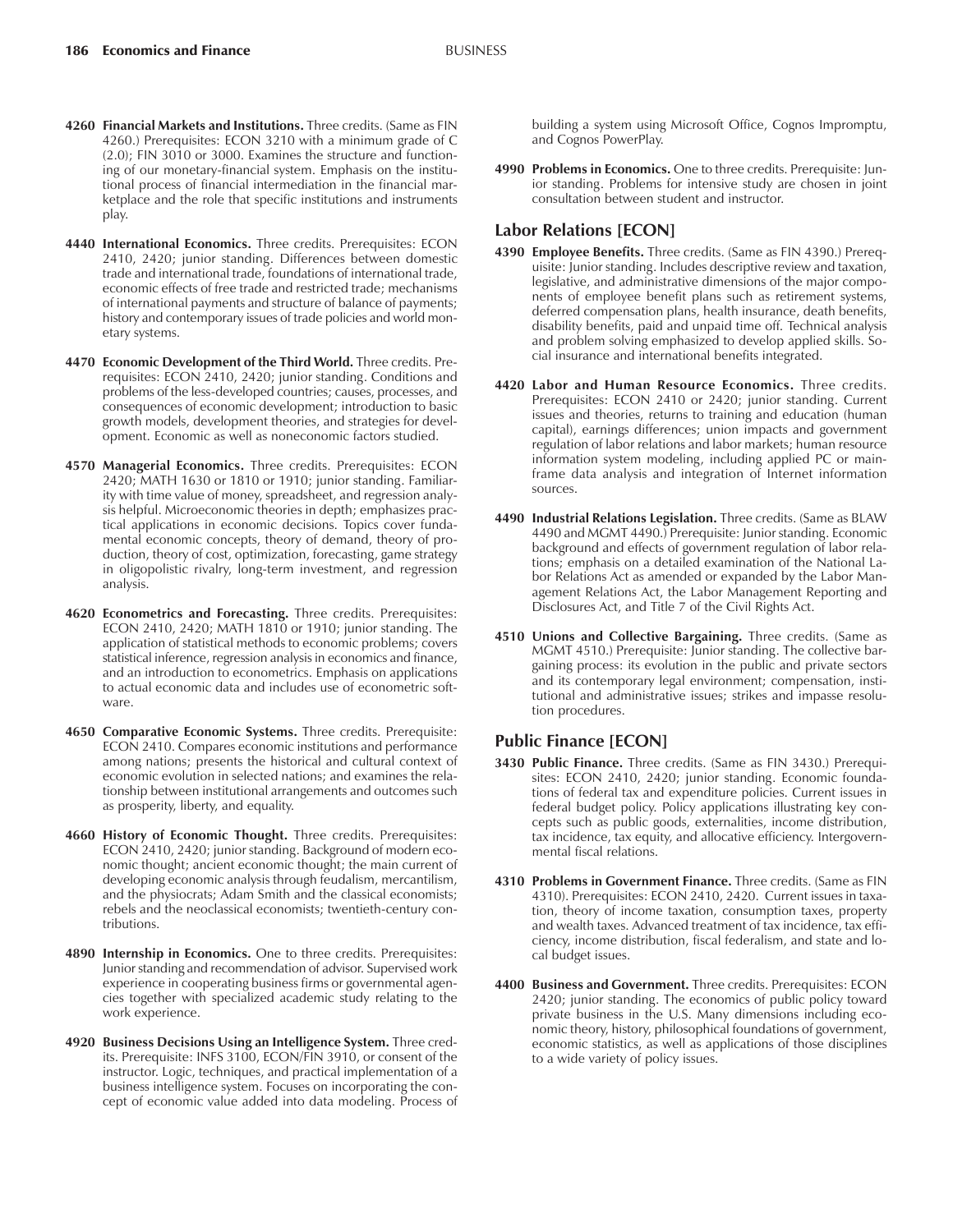**4500 Urban and Regional Economics.** Three credits. Prerequisites: ECON 2410, 2420. Economic problems of urban communities, including problems resulting from population shifts to suburbia; urban planning; land utilization; revenue structures; urban renewal; transportation; problems of minority and poverty groups.

## **Courses in Finance [FIN]**

#### **Business Finance [FIN]**

- **3000 Principles of Financial Management.** Three credits. Prerequisite: ACTG 2110 or 3000. Will not substitute for FIN 3010. An overview of the fundamental concepts and tools for financial decision making within a business firm. (Not open to business majors.)
- **3010 Business Finance.** Three credits. Prerequisites: ACTG 2120 or 3000; Q M 2610; junior standing. Theory of corporate finance, emphasizing wealth creation, valuation, risk, capital budgeting, and cost of capital.
- **3430 Public Finance.** Three credits. (Same as ECON 3430.) Prerequisites: ECON 2410, 2420; junior standing. Economic foundations of federal tax and expenditure policies. Current issues in federal budget policy. Policy applications illustrating key concepts such as public goods, externalities, income distribution, tax incidence, tax equity, and allocative efficiency. Intergovernmental fiscal relations.
- **3810 Investments.** Three credits. Prerequisite: FIN 3010. Introductory survey course focusing on investment markets and instruments. Emphasis on security characteristics, analysis, and valuation.
- **4010 Intermediate Financial Management.** Three credits. Prerequisites: FIN 3010 with a minimum grade of C (2.00); MATH 1810 or 1910; Q M 3620. Reviews and extends the basics of risk, valuation, and the creation of wealth. Explores capital budgeting, capital structure, and their interactions.
- **4110 Managerial Finance.** Three credits. Prerequisite: FIN 3010 with a minimum grade of C (2.00). A case course emphasizing the financial aspects of management. Topics include financial statement analysis, working capital management, capital budgeting, and cost of capital.
- **4390 Employee Benefits.** Three credits. (Same as ECON 4390.) Prerequisite: Junior standing. Includes descriptive review and taxation, legislative, and administrative dimensions of the major components of employee benefit plans such as retirement systems, deferred compensation plans, health insurance, death benefits, disability benefits, paid and unpaid time off. Technical analysis and problem solving emphasized to develop applied skills. Social insurance and international benefits integrated.
- **4810 Portfolio Theory and Management.** Three credits. Prerequisites: FIN 3810; MATH 1810 or 1910; Q M 3620. Rigorous development of investment theory from its origins to current extensions and alternatives. Emphasis on investor rationality, efficient portfolio selection, capital asset pricing and options valuation models, and market efficiency.
- **4860 International Financial Management.** Three credits. Prerequisite: FIN 3010 with a minimum grade of C (2.00). International capital markets, exchange rate exposure, risk management, and

other multinational finance issues. Essential not only for United States exporters, but also for those facing competition from abroad.

#### **Financial Institution Management [FIN]**

- **4260 Financial Markets and Institutions.** Three credits. (Same as ECON 4260.) Prerequisites: ECON 3210 with a minimum grade of C (2.0); FIN 3010 or 3000. Develops an understanding of the structure and functioning of our monetary-financial system. Emphasis on the institutional process of financial intermediation in the financial marketplace and the role that specific institutions and instruments play.
- **4360 Management of Financial Institutions.** Three credits. Prerequisite: ECON 3210 with a minimum grade of C (2.0). Development of fundamental concepts and principles of sound institution management. Includes the financial environment, strategy, performance measures, asset/liability management topics, within an overall decision framework.

#### **Real Estate [FIN]**

- **2450 Principles of Real Estate.** Three credits. Real estate practices and procedures, basic principles of real property ownership utilization and transfer, mortgage financing, brokerage, management, valuation, subdividing, and legislation.
- **4430 Real Property Valuation.** Three credits. Prerequisites: FIN 2450; junior standing; FIN 3010 strongly recommended. Theory and methods of real property valuation. Employs qualitative and quantitative analysis to appraise residential and income-producing properties. Emphasizes comparable sales, cost-depreciation, and income capitalization.